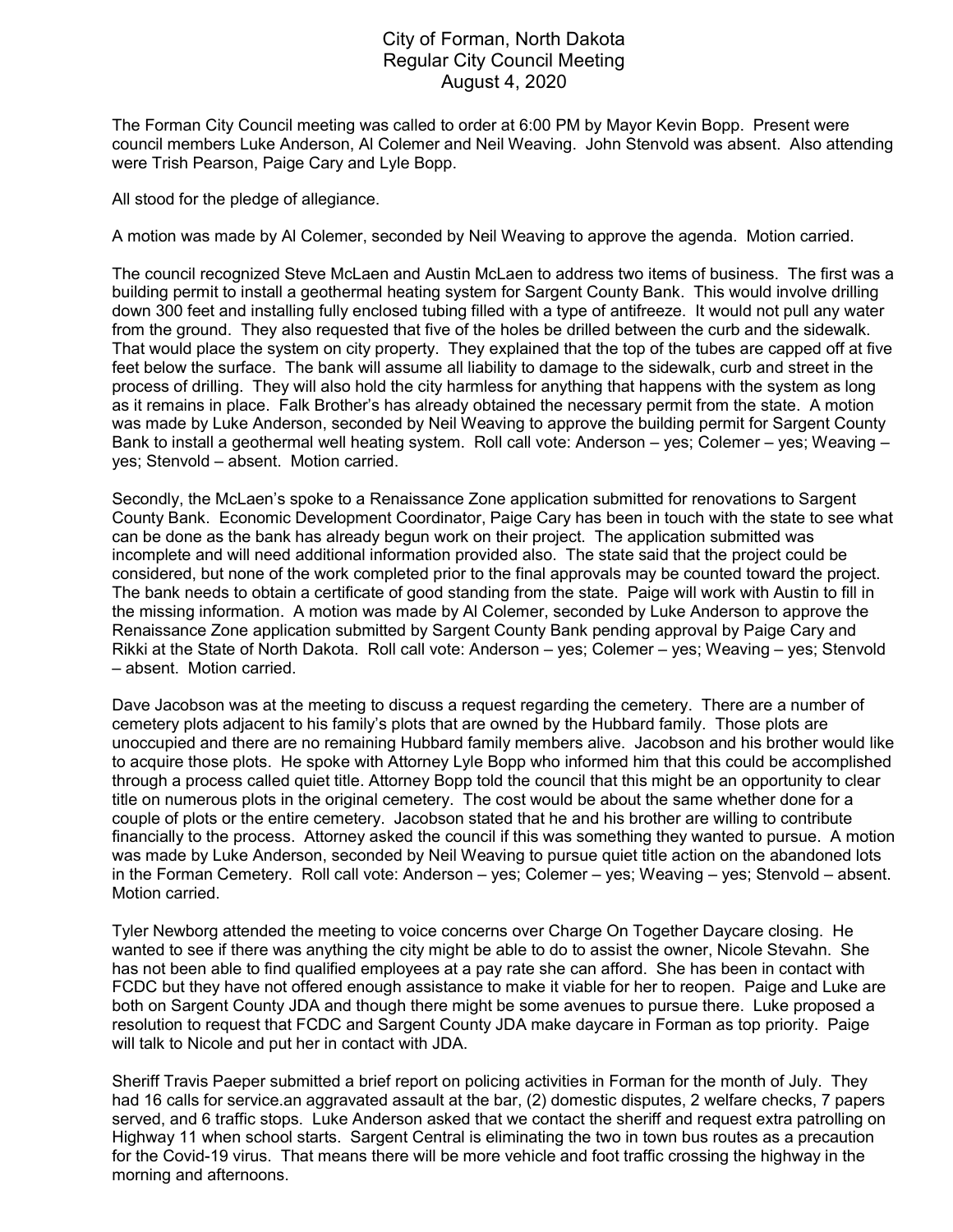A motion was made by Neil Weaving, seconded by Luke Anderson to approve the minutes from the July 14, 2020 meeting. Motion carried.

A motion was made by Neil Weaving, seconded by Al Colemer to approve the city auditor's report including the July financial statements, delinquency report and payment of the bills. Motion carried.

The council reviewed the City Superintendent's report.

City Attorney, Lyle Bopp reported that he has prepared a permanent easement between the city and Isensee. He asked that a check be cut and made out to the Bopp Trust Account for \$150 so he can get the document signed and recorded. The discrepancy on the Schreiner property description is in the hands of the Sargent County Tax Director and Treasurer. They will work with Schreiner to resolve the legal property description. Bopp stated that he was approached by Dennis Nelson about turning Ginger's Junk into a single unit apartment. This will require a conditional use permit as single family units are not permitted in a commercial zone. Paige Cary stated that the Main Street Initiative strongly supports mixed use properties. The council agreed that they would be open to this venture. Trish Pearson will contact Nelson and work with Attorney Bopp to begin the process.

Economic Development Coordinator, Paige Cary reviewed her report for the council. Central Grocery officially opens tomorrow, August 5. Cary gave a presentation for a company called Archive Social. They specialize in archiving social media records for governmental units. Every post and comment made on social media administered by a city is considered an open record. If a person deletes their comment, there is no way to retrieve it unless it has been properly archived. The service requires no contract and is \$199 per month. The council agreed they should address this. They will discuss this further in the budget. Paige will be writing a social media policy for the city.

Paige asked the council to choose a lot for the JDA spec house. Luke passed around a photo of lots available in the south addition. All agreed that the three lots on the circle should be made into two lots and the best choice for a lot would be Lot 1 and half of Lot 2. That would leave the other half of Lot 2 and all of Lot 3 for future development. Several other lots could work if the circle doesn't work. The council will finalize the decision once their choice is accepted by JDA. We will review our strategic plan at the September meeting.

In old business, we have received two quotes and are awaiting a third quote for paving patches in town, including a new spot where a water line repair is in process. A motion was made by Al Colemer, seconded by Luke Anderson to move forward with the ten paving patches in town to the lowest bidder. Roll call vote: Anderson – yes; Colemer – yes; Weaving – yes; Stenvold – absent. Motion carried.

Neil Weaving researched off-sale liquor license fees. Both bars in town indicated that about 25% of their alcohol sales were for off-sale. Weaving recommended setting the off-sale license fee at \$300 annually. A motion was made by Neil Weaving, seconded by Al Colemer to set the off-sale alcohol license fee for the City of Forman at \$300 per year or \$25 per month for pro-rated licenses. Roll call vote: Anderson – yes; Colemer – yes; Weaving – yes; Stenvold – absent. Motion carried.

The council brought up again the need to replace our mosquito fogger. Anthony has the price quotes we have received so far so they were unable to discuss particular machines. Luke will check with Andy Stroh about the cost of aerial fogging. In the meantime, we need to get the city fogged. Anderson suggested that Anthony adjust his hours for a day to accommodate either early morning or late evening fogging.

Tom Orth has indicated that he is considering retiring next March. The council discussed the need to hire an additional maintenance employee in advance of that date to accommodate training. Mayor Bopp will talk with Tom about how the city would like to proceed with the transition and to confirm his retirement plans. A motion was made by Neil Weaving, seconded by Al Colemer to post a position to hire an additional maintenance employee. Salary will depend on experience and qualifications. Step increases are to be provided as the employee obtains certifications and licensing. Roll call vote: Anderson – yes; Colemer – yes; Weaving – yes; Stenvold – absent. Motion carried.

In new business, A motion was made by Al Colemer, seconded by Neil Weaving to approve a building permit for Full Circle Ag to install additional safety rails along the tracks for loading rail cars. Motion carried.

Luke Anderson was approached by Sargent Central Superintendent, Daniel Warcken, to see if the crosswalk flashers on Highway 11 could be set to flash at predetermined times. He is concerned that